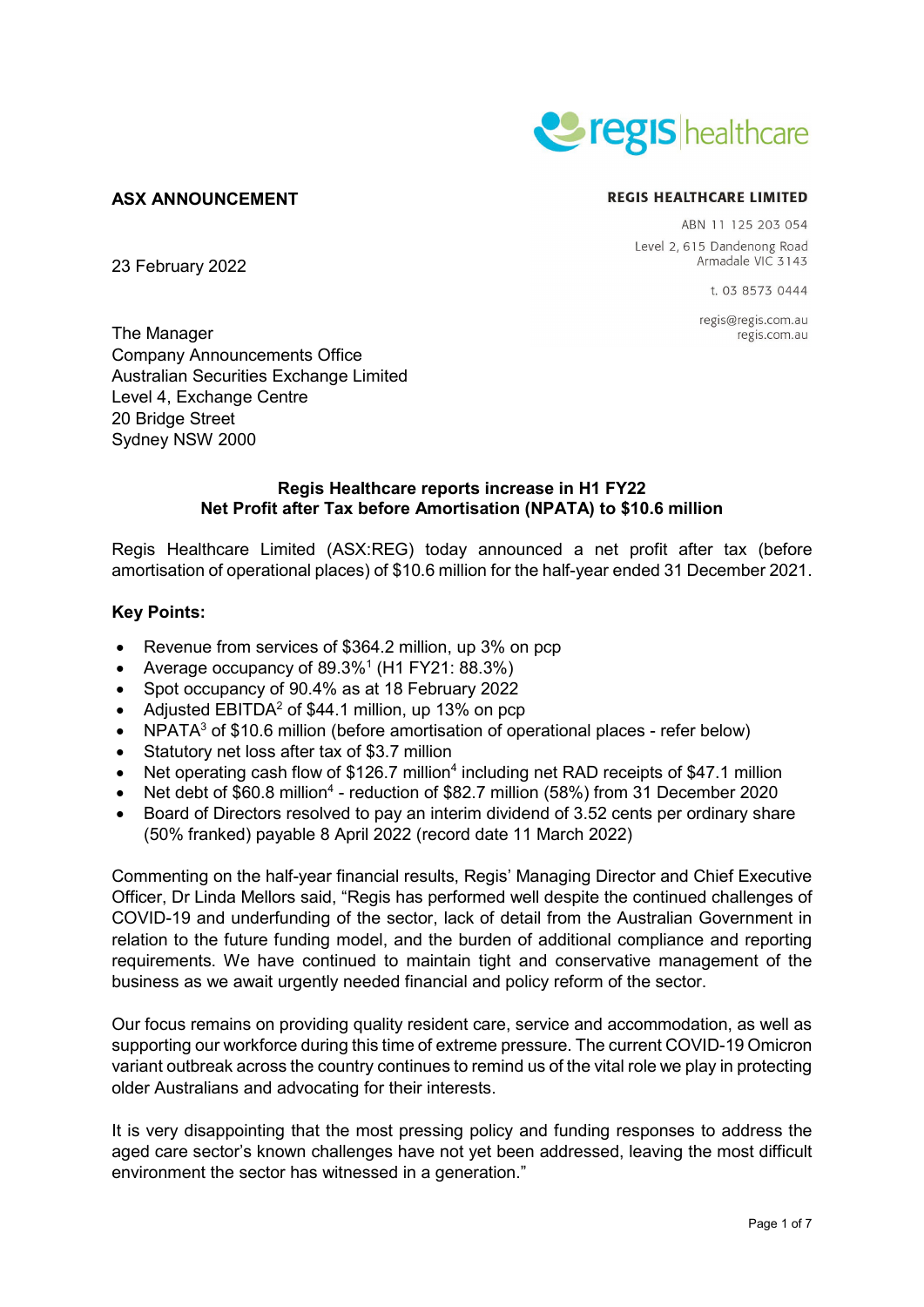

## **COVID-19**

Regis has continued to be impacted by COVID-19 including the Omicron outbreak from mid December 2021. Regis has implemented Outbreak Management Plans across impacted homes. Residents have continued to be provided with care, services and support, and the Group has provided, at a minimum, updates every 1-2 days to the residents, families and employees of impacted homes. High levels of vaccination rates have provided additional protection to residents and staff against the outbreaks. The Group continues to work closely with health and regulatory authorities.

Regis has worked proactively to support and advocate for appropriate risk assessments and responses by external agencies, including balancing infection prevention and control measures with residents' needs and preferences for their physical health, mental health, socialisation and overall well-being. Regis has systems and processes to support the contemporary improvements in the treatment of the virus, including anti-viral medications.

A major issue facing aged care providers is that the spread of the COVID-19 Omicron variant has placed additional strain on a workforce that had already been experiencing significant pressure. The ongoing presence of the COVID-19 virus may lead to additional staffing disruption and financial pressures. Dr Mellors said, "Regis has in place in-house specialist infection control expertise, robust operational controls and detailed business continuity plans. The Company continues to review the progress of the COVID-19 pandemic and take necessary steps to protect the health, well-being and safety of residents, clients and employees."

Vaccination of residents and workforce has required substantial effort and coordination. Regis has actively promoted vaccination which has been shown to be highly protective against death and serious illness from COVID-19. In addition to the vaccination clinics for doses 1 and 2, all Regis homes have held at least two COVID-19 vaccination booster clinics.

As at 18 February 2022, 94% of residents eligible for a booster dose have received one. Regis has mandated a COVID-19 vaccination policy for the workforce which includes the booster dose in addition to State and Territory directions.

The pandemic has also impacted Regis' operations, revenues and expenses. To date, Regis' FY22 expenses associated with COVID-19 outbreaks and single-site working requirements will only be partially offset by Government grants.

The Company incurred COVID-19 related costs of \$4.5 million during the first half of the financial year including incremental staff expenses, personal protective equipment, infection prevention and control, and employee welfare.

Regis anticipates ongoing additional costs in both outbreak and non-outbreak homes during the second half of the financial year associated with staff expenses and infection prevention and control including the use of personal protective equipment (PPE) and rapid antigen test kits. No COVID-19 Government funding has been received during the first half of the year to support the substantial preventative and protective activities (including PPE) put in place by the Company.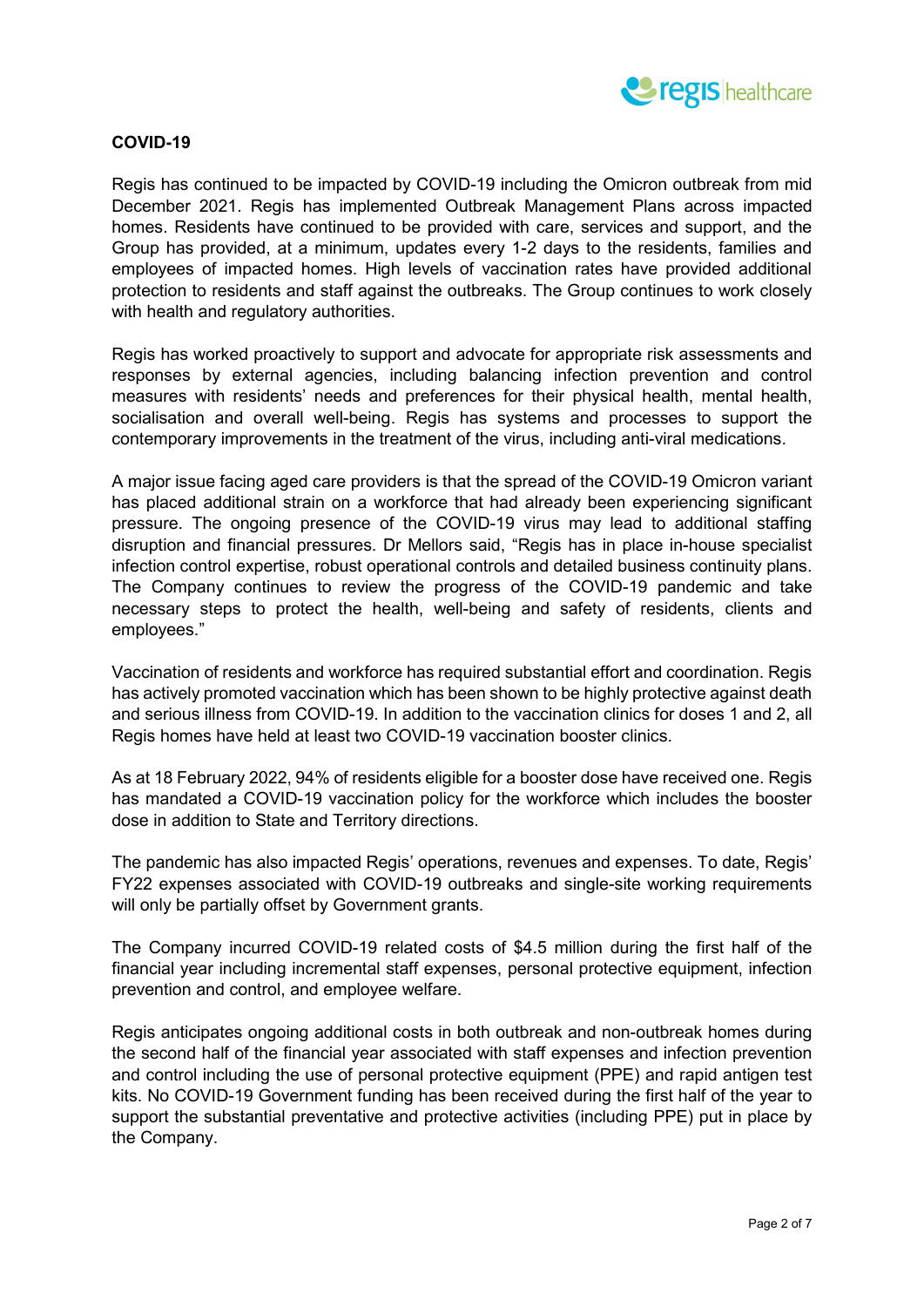

# **Financial Results**

| \$ millions                                           | <b>H1 FY22</b> | $(Restated)^7$<br><b>H1 FY21</b> | $\overline{\triangle}$ H1 FY21<br>to H1 FY22 |
|-------------------------------------------------------|----------------|----------------------------------|----------------------------------------------|
| Revenue from services                                 | 364.2          | 353.1                            | 3.1%                                         |
| Other income                                          | 31.4           | 35.2                             | $(10.8\%)$                                   |
| Adjusted EBITDA <sup>2</sup>                          | 44.1           | 39.0                             | 13.1%                                        |
| NPATA <sup>3</sup>                                    | 10.6           | 8.5                              | 24.7%                                        |
| Capital expenditure                                   | 30.7           | 7.6                              | 303.9%                                       |
| Net RAD cash inflow                                   | 47.1           | 4.7                              | 902.1%                                       |
| Net operating cash flow                               | 126.7          | 88.6                             | 43.0%                                        |
| Net debt                                              | 60.8           | 143.5                            | 57.6%                                        |
| Average occupancy % <sup>1</sup>                      | 89.3%          | 88.3%                            | 1.0pt                                        |
| Staff expenses <sup>5</sup> / revenue from services % | 71.4%          | 71.8%                            | $0.4$ pts                                    |
| Basic EPS (cents per share)                           | (1.22)         | 2.83                             | $(143.1\%)$                                  |

# **Trading Performance**

Revenue from services for the half-year ended 31 December 2021 includes:

- \$Nil (H1 FY21: \$6.8m) of COVID-19 Government funding;
- \$Nil (H1 FY21: \$0.9m) of temporary uplift in the Aged Care Funding Instrument (ACFI);
- \$11.6 million (H1 FY21: \$nil) Government Basic Daily Fee (BDF) Supplement received from 1 July 2021 representing \$10 per day, per resident; and
- Impact of 1.1% increase in COPE<sup>6</sup>.

Average occupancy improved to 89.3%<sup>3</sup> (H1 FY21: 88.3%) with increased contributions from Victoria and Western Australia offset by New South Wales which was significantly impacted by COVID-19 lockdowns during the period. Spot occupancy at 31 December 2021 had improved to 90.7%.

During the period, the Company experienced significantly increased staff expenses including additional overtime and use of agency contractors due to staff shortages caused by preexisting sector workforce challenges compounded by border closures and the direct impact of COVID-19. Increased staff expenses due to the impact of Enterprise Agreements were only partially offset by the 1 July 2021 indexation increase (1.1%) applied by the Australian Government to aged care funding.

The additional Government Basic Daily Fee from 1 July 2021 was largely absorbed by enterprise agreement wage increases only partially offset by funding indexation together with increased consumables, compliance and reporting costs.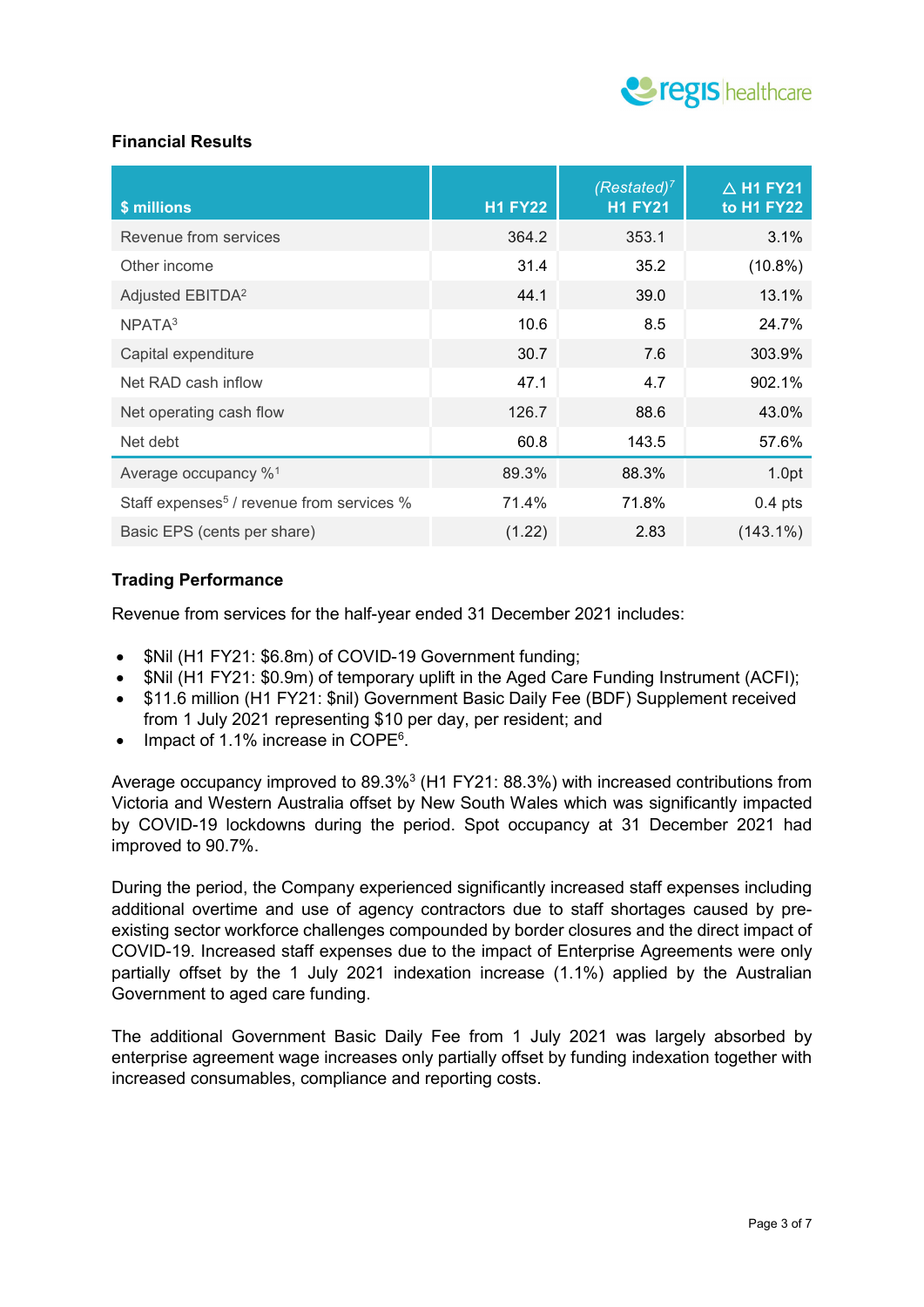

The Group's statutory net loss after income tax of \$3.7 million (H1 FY21: NPAT \$8.5 million) included the following one-off/non-trading items:

- COVID-19 costs including staff expenses, PPE and other related costs of \$3.1 million (after tax);
- Non-cash amortisation to profit and loss of operational places of \$20.3 million; and
- Reversal of deferred tax liability (and credit to tax expense) relating to the amortisation of operational places of \$6.0 million.

# **Amortisation of Operational Places**

In late September 2021, the Australian Government announced its decision to discontinue operational places from 1 July 2024. In accordance with Accounting Standards and the guidelines issued by the Australian Securities and Investments Commission ("ASIC"), as well as the Group's current understanding of the relevant legislation and transitional arrangements relating to the removal of operational places, the Group has reassessed the useful life of its operational places. Consequently, Regis has commenced amortising the value of operational places from 1 October 2021 on a straight-line basis over their remaining economic life to 1 July 2024. This has resulted in a before tax amortisation expense in the profit and loss for the half-year ended 31 December 2021 of \$20.3 million with no impact to the cash flows of the Group.

The reassessment of useful life is considered to be a change in accounting estimate under Australian Accounting Standard AASB 108 *Accounting Policies, Changes in Accounting Estimates and Errors.*

The intended market deregulation of operational places presents new opportunities for Regis to invest in geographic areas previously not open to the Group. The removal of operational places will most likely increase competition around quality of care, service and accommodation, which presents an advantage to providers such as Regis who have a strong balance sheet and access to capital to further develop the sector.

#### **Cash Flow and Net Debt**

Net cash flow from operating activities for the half-year ended 31 December 2021 was \$126.7 million<sup>4</sup> (H1 FY21: \$88.6 million). Cash flow was favourably impacted by significantly increased net RAD cash inflow of \$47.1 million (H1 FY21: \$4.7 million) despite COVID-19 related lockdowns that impacted community confidence in the sector and a number of Regis' homes. The net RAD cash inflow of \$47.1 million was generated from mature homes as there are currently no ramp-up homes within the portfolio.

During the half-year, the Company repaid \$42.5 million (H1 FY21: \$43.0 million) of bank borrowings. Net debt at 31 December 2021 of \$60.8 million<sup>4</sup> (H1 FY21: \$143.5 million) represented a 58% reduction in net debt on the prior corresponding period.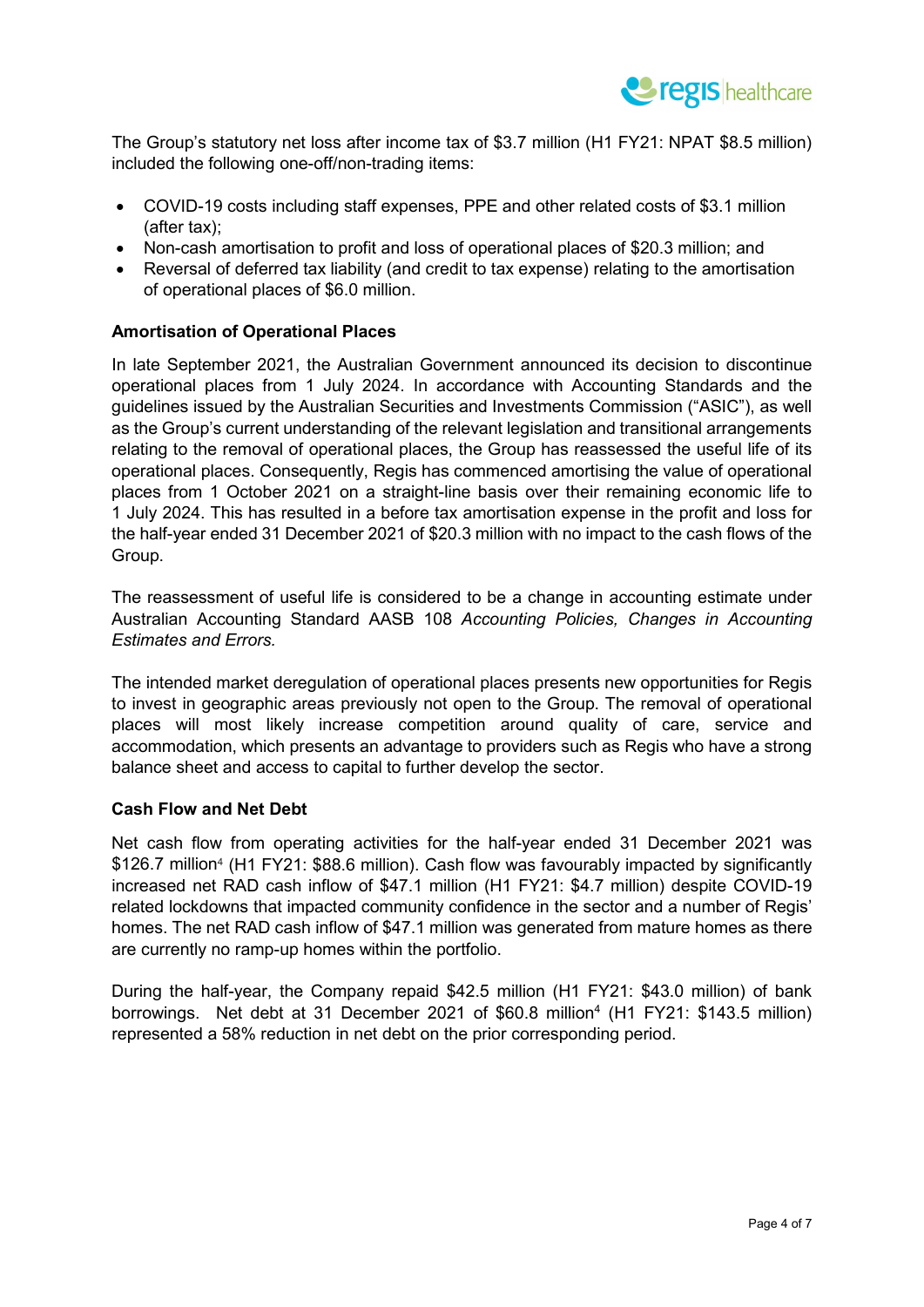

# **Capital Expenditure**

During the half-year, the Company invested \$30.7 million (H1 FY21: \$7.6 million) in capital expenditure mainly on maintenance and refurbishment of homes and the purchase of a parcel of land at Belrose, New South Wales, with approved plans for a residential aged care home. The recommencement of a greenfield development in Camberwell, Victoria, is scheduled for later in the 2022 financial year (subject to improved funding conditions).

For the remaining developments in the pipeline, activities such as preparing land for commencement, development approvals, design documentation and arranging operational places required (through to 30 June 2024) are underway in readiness to commence construction once conditions are more favourable.

The Company's growth strategy continues to include the following four levers:

- Greenfield aged care and retirement living developments;
- Aged care facility and home care acquisitions;
- Expansion and reconfiguration of existing facilities; and
- Aged care portfolio acquisition opportunities as they arise.

#### **Sector Reform**

Regis strongly supports the need for urgent sector reform across the domains highlighted by the Royal Commission including workforce, funding, governance, quality and safety, regulation and system design. It is critical for the sector and indeed the Australian community that the reforms are implemented properly, with transparency and accountability back to the public.

To this end, Regis is a founding member of the Aged Care Reform Network, and is actively supporting the work of the Aged Care Workforce Industry Council and the commitment of the sector to form a single representative sector body in the near future.

Dr Mellors said, "Our data intelligence continues to support strong growth for the sector with an ageing demographic, the reform outcomes including additional requirements and funding, a substantial increase in the workforce and a likely reduction in the number of Approved Providers, as Providers themselves and regulatory requirements continue to raise the bar.

While the Australian Government has committed to \$17.7b in the forward estimates to address known challenges in the sector, there is still much detail to be worked through and implementation of critical elements needs to be brought forward, including adequate care funding and workforce supply. In addition, the Company notes the Fair Work Commission is currently considering aged care worker pay rates and looks forward to its recommendations and the Australian Government's response.

As one of the largest providers in Australia, Regis is well placed to meet many of the intended reforms, including corporate governance, clinical governance, prudential controls, food and nutrition standards, registered nurses on site 24/7 and career pathways across all roles."

#### **Oneview Healthcare PLC**

On 21 December 2020, Oneview Healthcare PLC lodged a claim in the Supreme Court of Victoria against Regis seeking damages of \$21.4 million for alleged breach of a collaboration agreement between the two parties. Regis has engaged external legal counsel and intends to strongly defend the matter.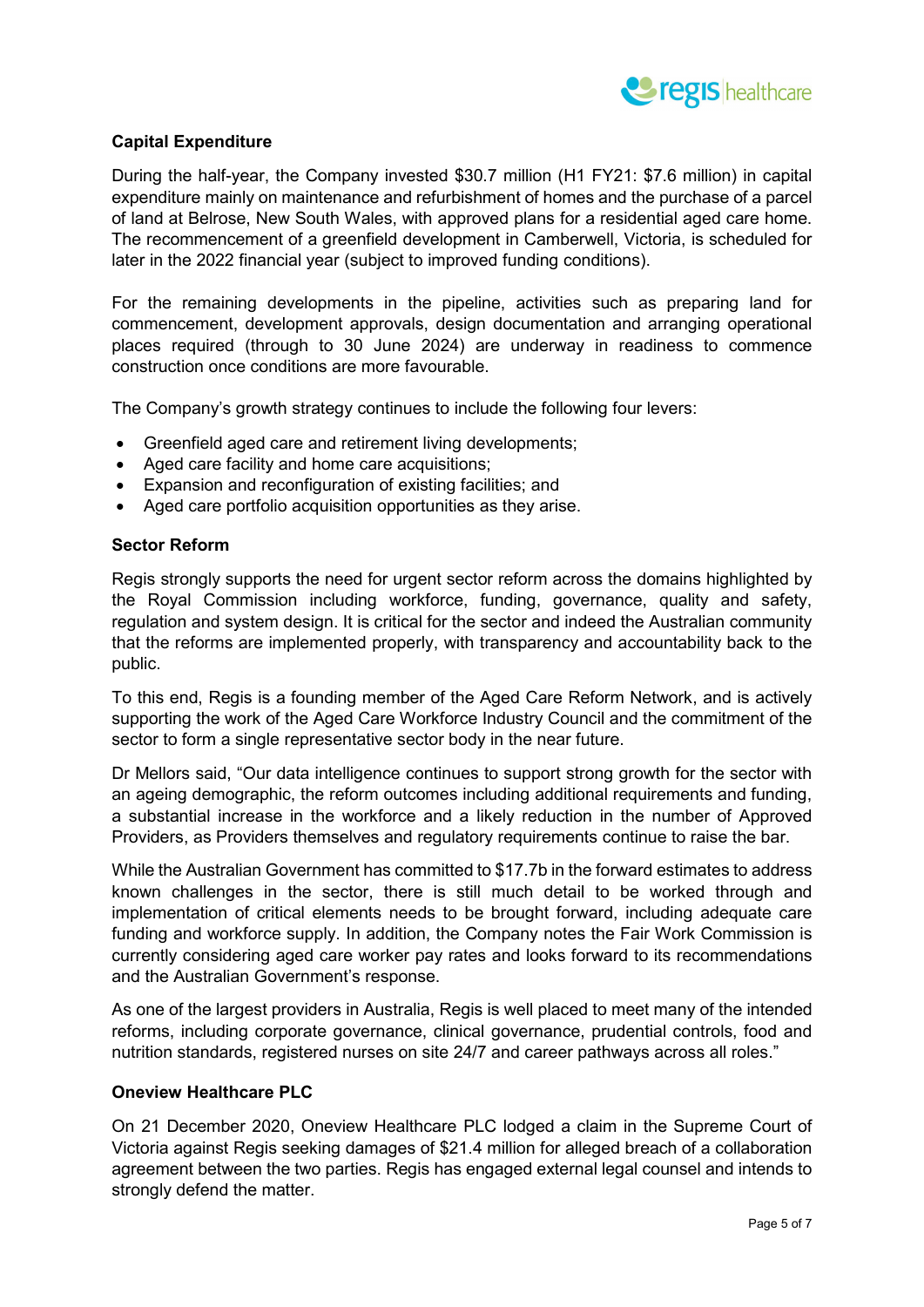

## **Potential Employee Entitlement Underpayments**

As disclosed in the 2021 Annual Financial Report, Regis announced to the ASX on 9 August 2021 that it had identified potential underpayments of employee entitlements to certain current and former employees under its enterprise agreements.

These payment shortfalls had arisen because some employee entitlements due under various enterprise agreements were recorded inaccurately in the payroll system. This led to incorrect payments to a number of employees.

Regis, with the assistance of external advisors, commenced a review to determine the extent of the underpayments looking back 6 years. While this review is ongoing, based on preliminary analysis, Regis provided \$35 million in other provisions as at 30 June 2021 in relation to the issue. The provision remains at \$35 million as at 31 December 2021 (refer Appendix I).

#### **Dividend**

On 23 February 2022, the Board of Directors resolved to pay an interim dividend of 3.52 cents per ordinary share totalling \$10.6 million (50% franked) for the half-year ended 31 December 2021, payable on 8 April 2022 (record date 11 March 2022).

#### **Outlook**

Given the current uncertain policy and funding environment, and direction and impact of the COVID-19 pandemic, the Board does not believe it prudent to put forward any earnings guidance at this stage.

Dr Mellors said, "We are proud of how our people continue to demonstrate their commitment, capability and resilience while dealing with the challenges of the past two years, including the ongoing pandemic. I would like to commend the extraordinary efforts of our entire workforce and the Board and management thank them for the important work they do in caring for older Australians with commitment, focus and kindness. I would also like to express my gratitude to our residents, clients and families for choosing Regis for their care and service needs."

For further information, contact:

Rick Rostolis, Chief Financial Officer T: 03 8573 0444, E: rrostolis@regis.com.au

A teleconference and webcast will be held by Regis' Managing Director & CEO Dr Linda Mellors and CFO Mr Rick Rostolis at 11am AEDT. Dial-in or login registration details are as follows:<https://www.regis.com.au/investor-information/forward-calendar/>

#### **This document was authorised for release to the ASX by the Board of Directors.**

<sup>6</sup> Commonwealth Own-Purpose Expense

<sup>7</sup> Refer Appendix I

 $\_$ 

<sup>1</sup> Based on average available operational places of 7,104 (H1 FY21: 7,170)

<sup>2</sup> Adjusted EBITDA excludes imputed income on RADs and Bonds of \$31.4 million (H1 FY21: \$32.7 million), \$4.5 million of incremental COVID-19 expenses and includes operating lease expense of \$0.7 million (H1 FY21: \$0.7 million) <sup>3</sup> NPATA represents statutory net profit after tax (NPAT) before amortisation of operational places

<sup>4</sup> Includes Government funding received in advance (December 2021) for January 2022 of \$40.1 million (H1 FY21: \$39.6 million) <sup>5</sup> Excludes COVID-19 related staff expenses that are included in \$4.5 million of incremental COVID-19 expenses